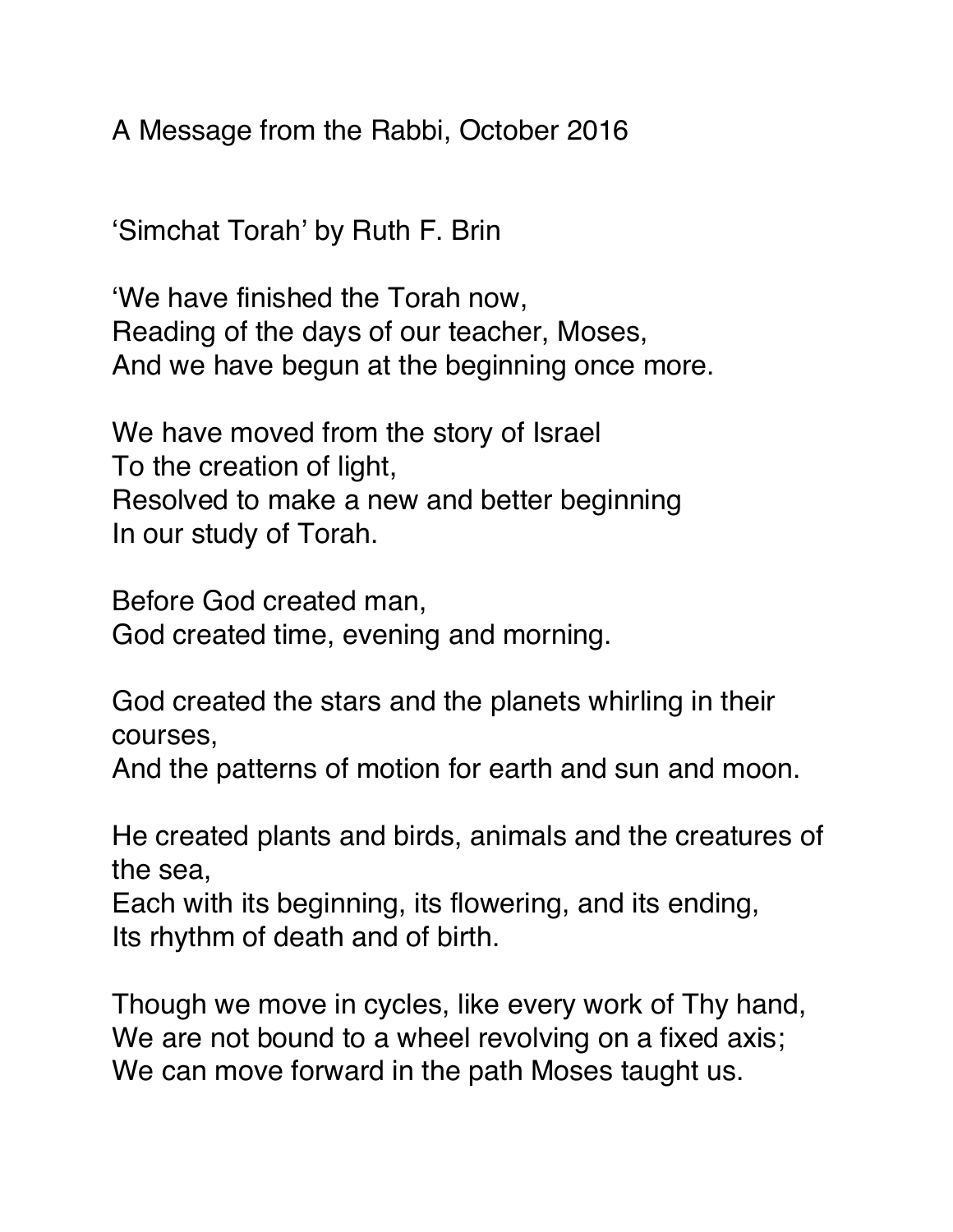Inspire us, O Adonai, to continue the cycle of Torah, Strengthen us to renew the life of Israel, Help us to bring Thy life to the lives of men; Speed us toward the bright morning of peace.' During the course of the hustle and bustle of everyday life we tend to get bogged down and focus too much of our time and energy on trivial matters. We are quick to compile and multiply challenges for ourselves and are prompt to overlook what matters most, what deserves our undivided attention. As we complete this cycle of Torah

and begin afresh, let us come to appreciate and embrace the value of the blessings God ennobled us with.

Let us go back to these precious basics, allowing God's pristine Creation guide our uncertain steps. Let us pause and consider God's infinite wisdom, and let us ascend to a higher plateau and nurture our deepest aspirations, moving on in the right direction, and influencing each other for good.

May we keep God by our side, loving and supporting each other as we experience our Torah with a renewed gusto that will contribute to our betterment and to the advancement of our congregation. Only then shall we feel refreshed and transformed. Only then shall we find peace. Kein y'hi ratzon, may it be God's will. Gam kein y'hi retzoneinu, may it be our will too.